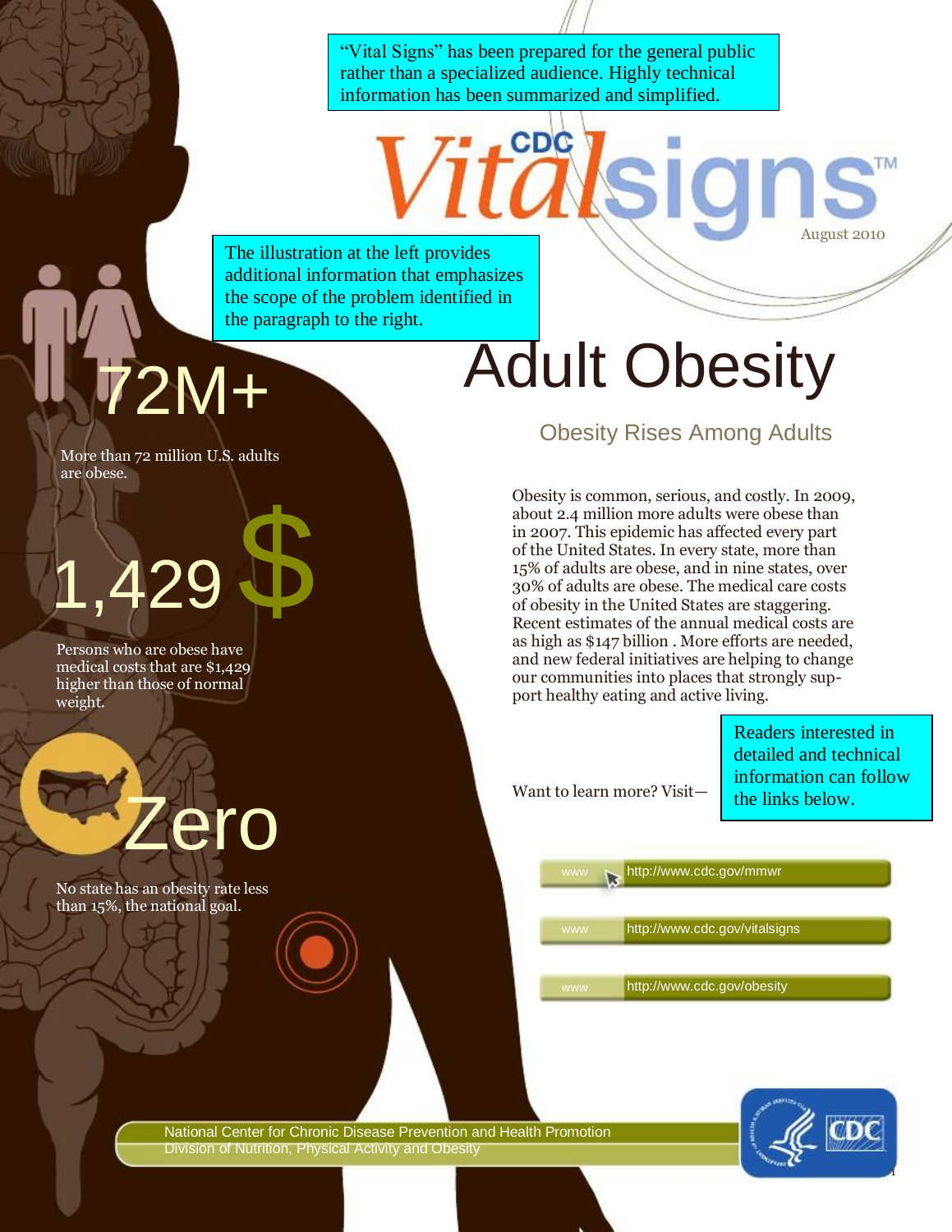# **Obesity**

Problem

Why do you think the writers chose bullets rather than a table to organize this information?

Obesity is a national epidemic, causing higher medical costs and a lower quality of life.

**1. Obesity is a national epidemic, causing higher medical costs and a lower quality of life.**

◊ Obesity means having excess body fat. Obesity is defined by body mass index, or BMI, which is calculated from your height and weight.

◊ BMI greater than or equal to 30 means you are obese.

◊ Non-Hispanic black women and Hispanics have the highest rates of obesity (41.9% and 30.7%).

 $\diamond$  Obesity is a contributing cause of many other health problems, including heart disease, stroke, diabetes, and some types of cancer. These are some of the leading causes of death in the U.S. Obesity can cause sleep apnea and breathing problems and make activity more difficult. Obesity can also cause problems during pregnancy or make it more difficult for a woman to become pregnant.

◊ Obese persons require more costly medical care. This places a huge financial burden on our medical care system.

#### **2. Why is this epidemic happening?**

◊ Weight gain occurs when people eat too much food and get too little physical activity.

◊ Societal and community changes have accompanied the rise in obesity.

Some of the bulleted items on this page contain too much information to be scanned quickly. How would you revise these bullets for easy scanning?

- **●** Some Americans have less access to stores and markets that provide healthy, affordable food such as fruits and vegetables, especially in rural, minority and lower-income neighborhoods. Restaurants, snack shops, and vending machines provide food that is often higher in calories and fat than food made at home.
- **●** There is too much sugar in our diet. Six out of 10 adults drink at least 1 sugary drink per day.
- **●** It is often easier and cheaper to get less healthy foods and beverages.
- **●** Foods high in sugar, fat, and salt are frequently advertised and marketed.

 $\diamond$  Many communities are built in ways that make it difficult or unsafe to be physically active:

> **●** Access to parks and recreation centers may be difficult or lacking and public transportation may not available.

- **●** Safe routes for walking or biking to school, work, or play may not exist.
- **●** Too few students get quality, daily physical education in school.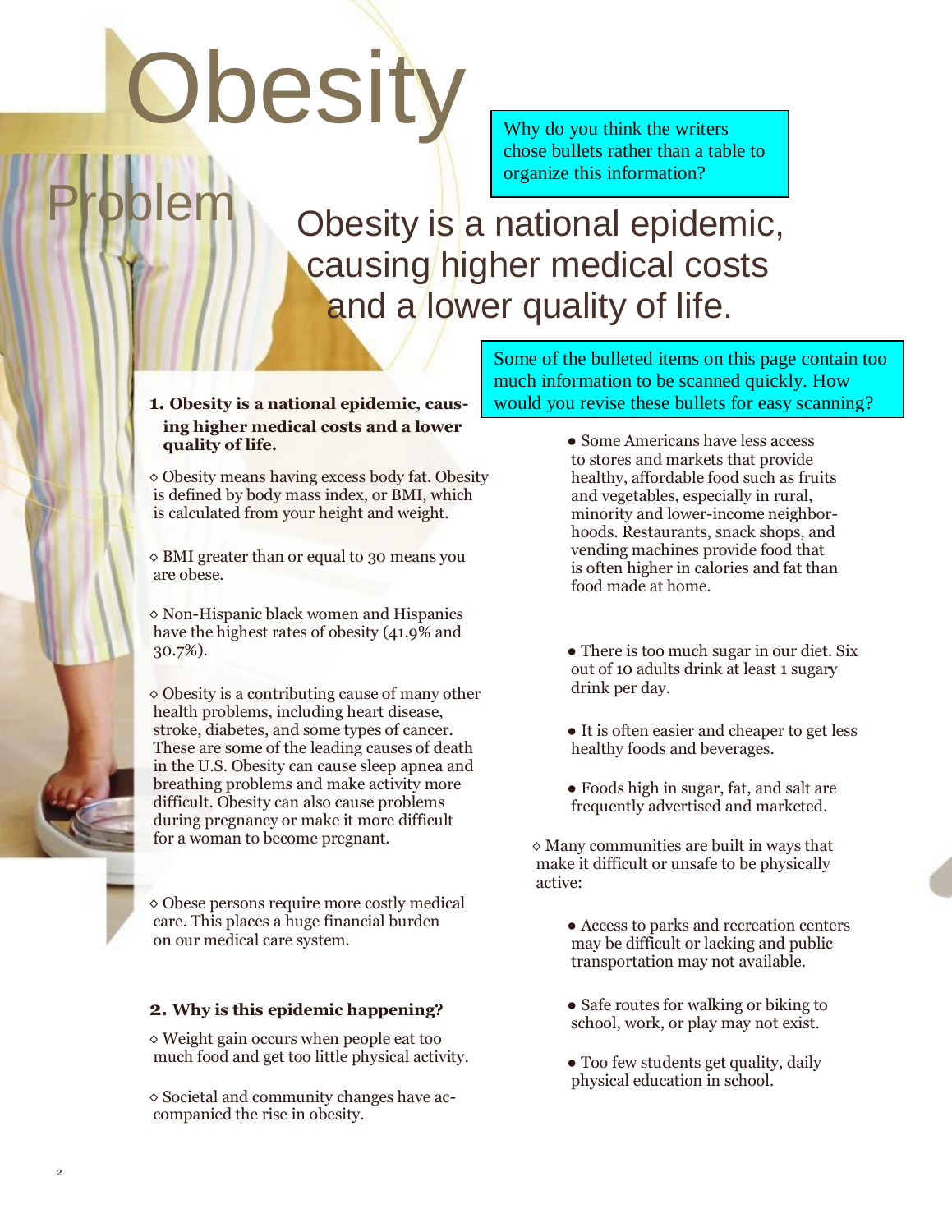

# U.S. State Info

The number of people who are obese varies from state to state. For example, 18.6% of Colorado residents are obese, compared with 34.4% of Mississippi residents. In 2009, 9 states had obesity rates of 30% or more compared with no states in 2000.

Nebraska Nebraska (\* 1918)<br>1905 - Nebraska Nebraska (\* 1919) emphasizes the This diagram national scope of the problem.

*<u>Filteria</u>* 

Hawaii

Alaska Washington

Less than 20%

20%–29.9% Greater than or Equal to 30%

Behavioral Risk Factor Surveillance System, United States, 2009 Prevalence of obesity among adults —

Kansas **Missour** 

Arkansas

**Mississipp** 

Washington DC